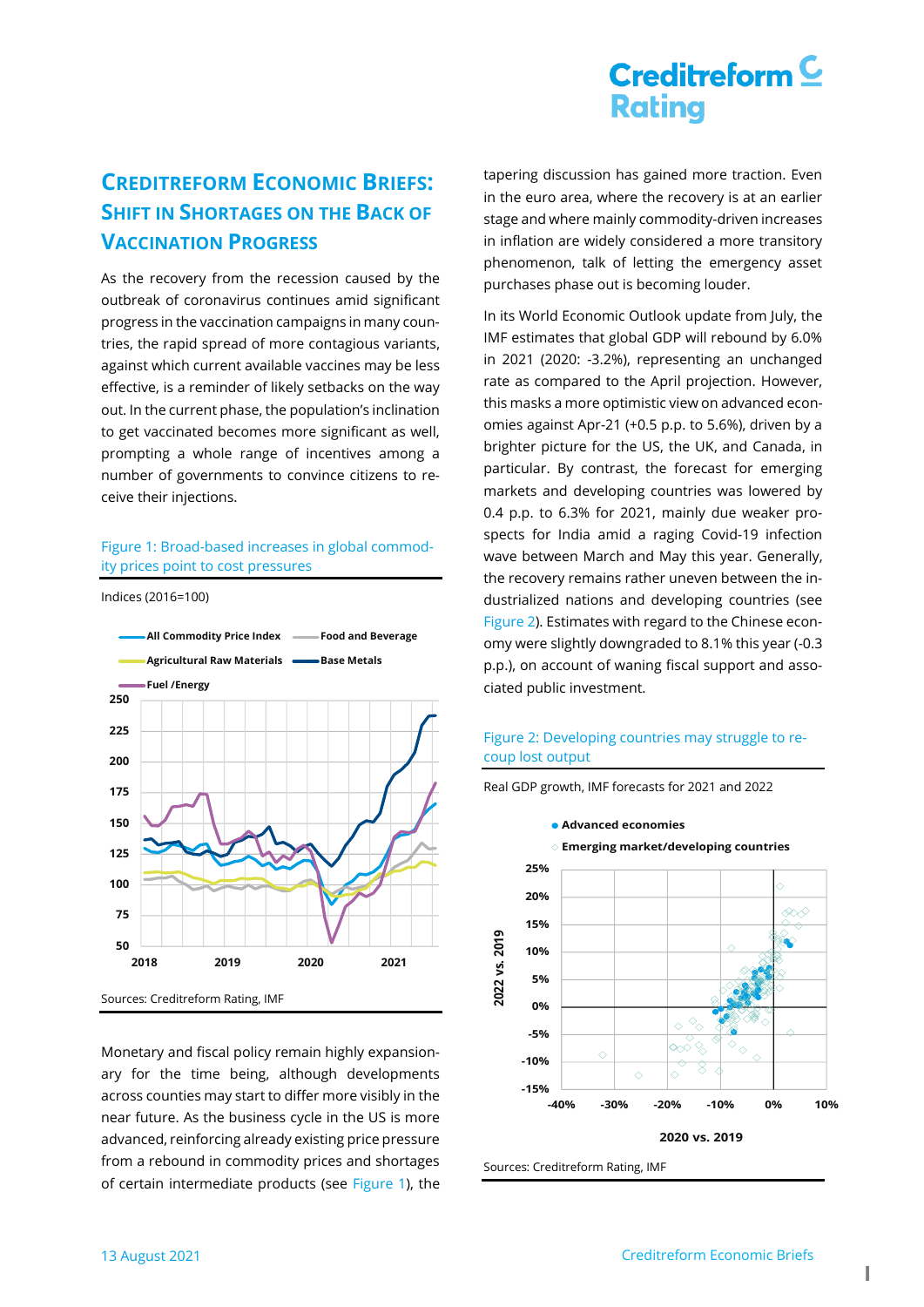# Creditreform  $\subseteq$ **Rating**

#### *US Fed may start tapering bond purchases in early 2022*

For 2022, the IMF has revised up its global growth forecast, by 0.5 p.p. to 4.9% against Apr-21, driven by a larger expected economic expansion in the US, Japan and the euro area on the part of advanced economies, whose GDP is projected to expand by 4.4% overall next year. The economic output of emerging market and developing economies is estimated to come in at 5.2% next year, signaling a moderating pace of the recovery as well, with the Chinese economy projected to grow by 5.7%.

#### <span id="page-1-0"></span>Figure 3: Multi-speed recovery of major economies

Real GDP growth in %, q-o-q



The US economy, which has exceeded its pre-pandemic level already in this year's second quarter (see [Figure 3\)](#page-1-0), is set to benefit from a large infrastructure package over USD 1tn in the coming few years, including USD 550mn in new funding for transport, utilities, and broadband. The Federal Reserve in June upped its GDP forecast to 7.0% (median) for this year, and to 2.4% for 2023, while maintaining its projection of 3.3% for 2022. Amidst rising inflation rates, it also increased its inflation forecast (PCE inflation) by 1 p.p. to 3.4% for 2021. 2022 should then see a moderation of the price increase to 2.1% according to the Federal Open Market Committee (FOMC), and thus close to the target. Against the backdrop of the continuing economic upswing, it is becoming more likely that the Fed will start tapering its bond purchases in early 2022. As of June, the FOMC expected a first rate hike to take place in 2023.

#### *The recovery may come at a cost*

As pointed out in previous Economic Briefs, substantially higher levels of public debt will count among the main legacies of this pandemic, generally posing risks from a sovereign rating point of view. One contributor to ballooning public debt is massive support to companies. Bearing in mind that this also includes e.g. loan guarantees which constitute contingent liabilities, debt could rise further. While, understandably, the need to stabilize economic activity required swift and partly unbureaucratic help, there is a risk that a considerable amount of money may have been poured into companies that were unprofitable irrespective of the Covid-19 pandemic.

While this more or less involuntary gamble may well pay off for the government, and acknowledging that in many cases the aid was subject to conditions, the scale of financial support as compared to the global financial crisis seems enormous. The risk from the so-called zombification associated with the current pandemic is thus arguably more pronounced (see [Figure 4\)](#page-2-0).

Against this backdrop, the need to secure tax revenue has thus contributed to a breakthrough of sorts in terms of international taxation. In July, most of the OECD and G-20 countries reached an agreement in principle on two main pillars, involving a redefinition of the tax base among states as far as large international companies are concerned and, secondly, an effective minimum tax rate of 15%. A digital tax, on which the EU had insisted before, has been suspended for now. A final decision over the design of the reform is envisaged to be taken by October 2021. While it is generally to be welcomed that multinational enterprises pay what may be perceived as a fair tax share, the agreement may influence enterprises' choice of location and potentially also lower the attractiveness of some of the smaller European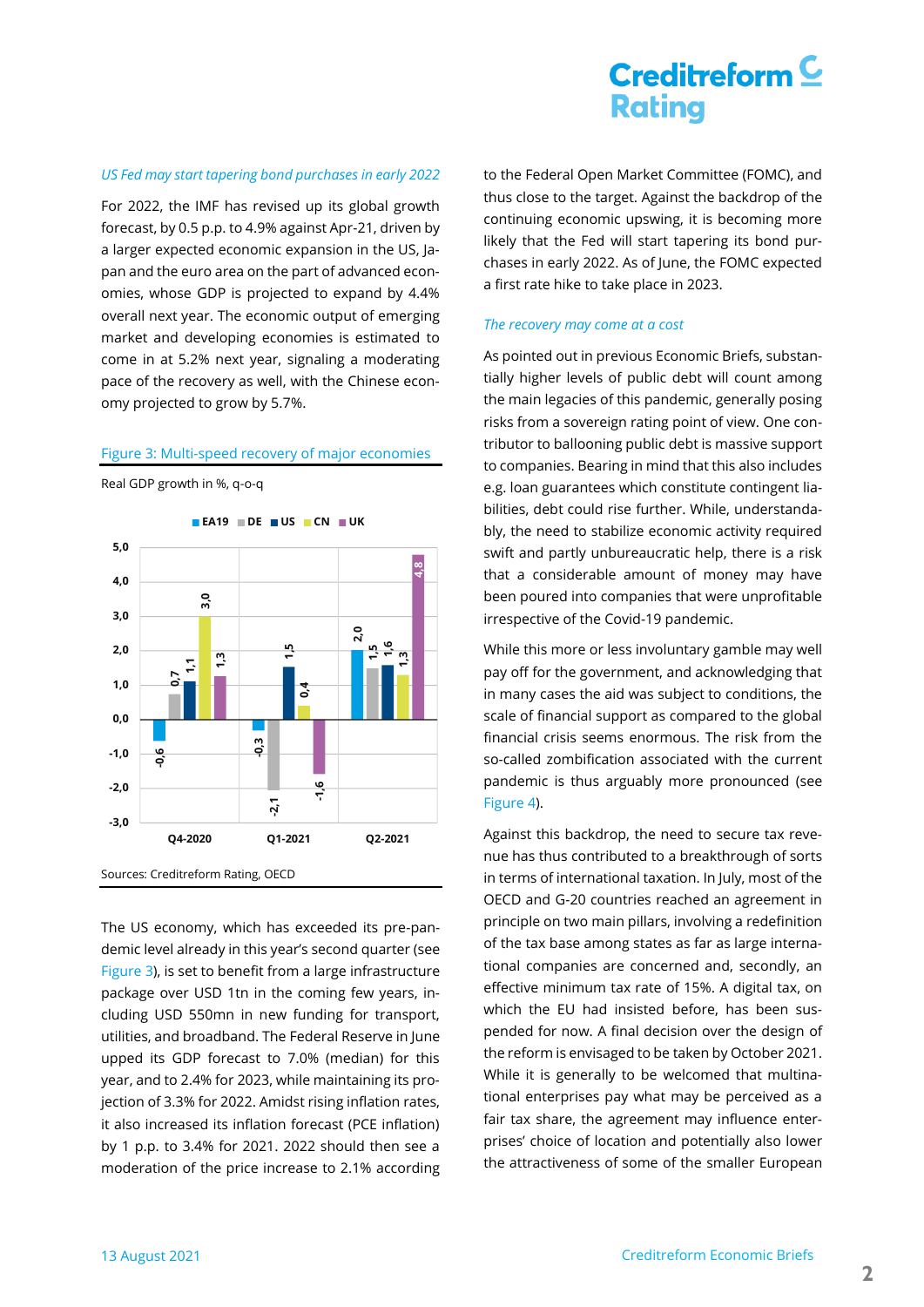# $C$ reditreform $C$ **Rating**

countries as a destination for foreign direct investment.

### <span id="page-2-0"></span>Figure 4: Substantial credit supply to loss-making corporates hints at 'zombification' risks

Non-financial corporates in AU, CA, DE, ES, FR, GB, IT, JP and US. Great Recession: Q3-08–Q2-09, where change in indebtedness is divided by total assets in Q3-08, and 'profits' is sum of profits Q4-08–Q2-09/total assets in Q3-08. Corona crisis refers to Q4-19–Q3-20, where change in indebtedness is divided by total assets in Q4-19, and 'profits' is sum of profits Q1-20–Q3-20/total assets in Q4-19



With a view to ongoing expansionary fiscal and monetary policy, which is certainly feeding and thus prolonging the global housing market boom, the risk of a painful reversal if and when those tides are turning may be increasing (see [Figure 5\)](#page-2-1). Affordability indicators such as the price-to-income and price-to-rent ratio indicate that house prices are overvalued in many advanced and emerging market economies.

#### <span id="page-2-1"></span>Figure 5: House price inflation continues amid expansionary fiscal and monetary policy

Real house prices, index (Q4-2019=100)



### *Euro area: Accelerating recovery, but setbacks looming from virus mutations*

After posting negative quarterly growth in Q1-21 on the back of restrictions to public life as surging Covid-19 cases burdened many member states, the second quarter brought relief in this respect, enabling real GDP to bounce back by 2.0% q-o-q (13.7% y-o-y). Constraints on society were eased in light of a falling incidence rate and amid vaccination progress gaining traction. While among the four largest euro area economies Spain and Italy registered the largest increases in Q2, 2.8% and 2.7% q-o-q respectively, especially Spanish economic output remains well below its pre-crisis level, with a gap of 6.8% compared to Q4-19. As a point of reference, real GDP in Germany and France posted 3.3% and 3.4% below the pre-pandemic level, 3.0% in the euro area overall.

We expect the euro area economy to continue its recovery over the remainder of the year and in 2022, chiefly driven by domestic demand. Latest soft data support this view, with the European Commission's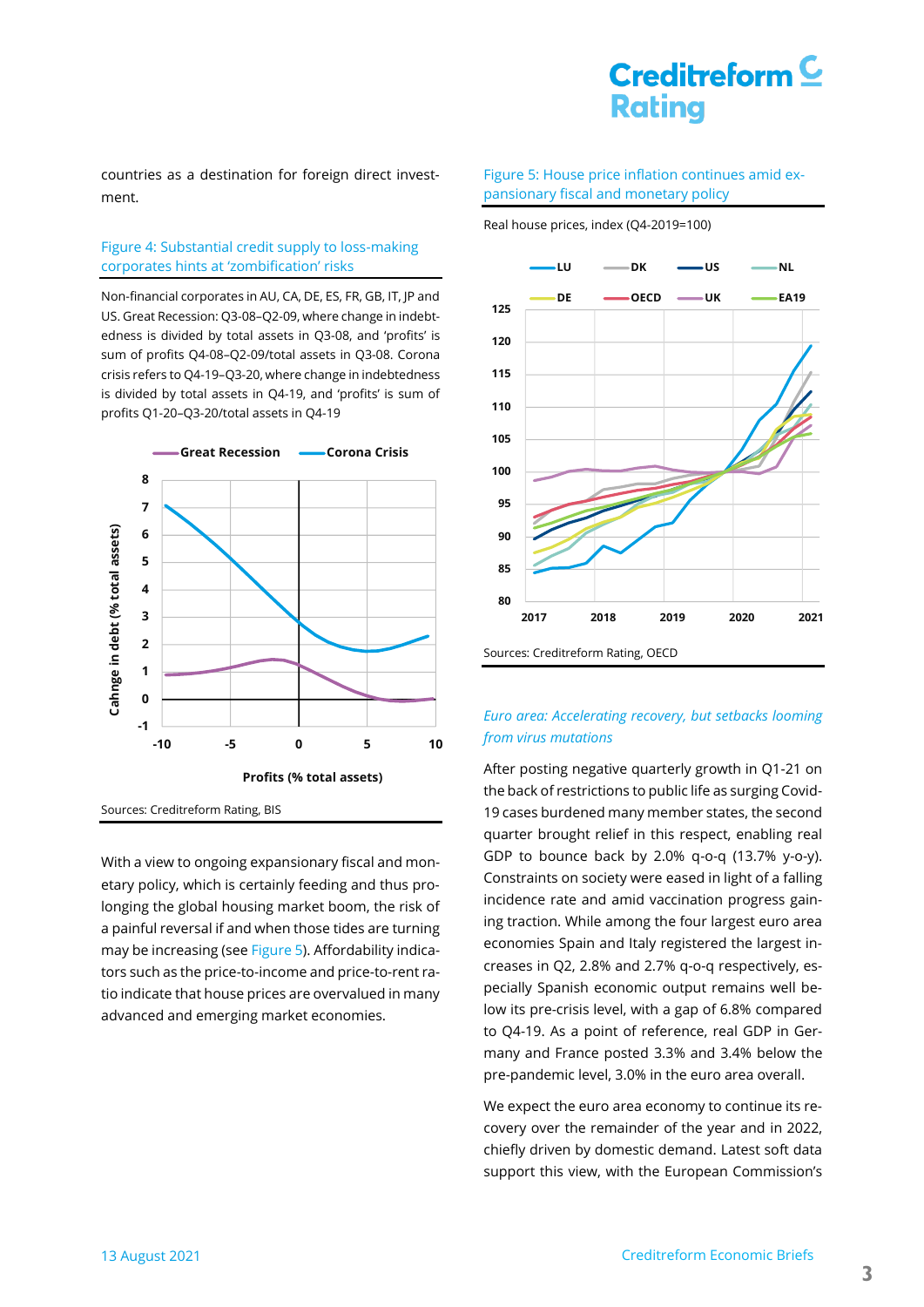# $C$ reditreform $C$ **Rating**

Economic Sentiment Indicator hitting an all-time high in July (record starts in 1985) and suggesting sentiment may be close to its peak, judging by diminishing improvements. The PMI Composite Output Index climbed further to 60.2 in July - a 15-year-high backed by vivid activity both in the manufacturing sector (62.8) and, increasingly, in the service sector (59.8). Consumer confidence edged down in July, while remaining above its pre-crisis level.

### <span id="page-3-0"></span>Figure 6: Record-high saving rates point to firepower for consumption

Private households and NPISH, net saving ratio, in % of net disposable income



With regard to the main pillars of GDP growth this year and next, domestic demand will likely obtain substantial impulses from household spending. Looking at households' saving rates, which have significantly increased over the corona crisis, there is a considerable amount of pent-up demand on the way to be released, in light of easing restrictions (see [Fig](#page-3-0)[ure 6\)](#page-3-0). Thanks to extensive national measures such as furlough schemes, as well as EU-level support measures such as the EU's temporary Support to mitigate Unemployment Risks in an Emergency (SURE), the fallout from the health crisis and related constraints has proved limited for the labor market.

SURE comes with an envelope of EUR 100bn, of which EUR 94.3bn have been approved and EUR 89.6bn have been disbursed by now.

While a higher number of insolvencies entailing job losses was largely avoided through bankruptcy moratoria, in particular compared to the Global Financial Crisis, insolvencies may start to rise after all once the moratoria expire, although there are efforts to smooth the transition (see [Figure 7\)](#page-3-1). Taking a closer look at the unemployment breakdown by age group, educational level and citizenship, the crisis seems to have driven up mainly unemployment among the less well-educated, young people and foreigners, hence groups typically employed in some of the most affected sectors such as tourism-related sectors as well as food and accommodation (see [Figure](#page-4-0)  [8\)](#page-4-0).

### <span id="page-3-1"></span>Figure 7: Wave of insolvencies largely prevented this time

**Q4-19/Q4-20 Q4-07/Q4-09**



Percentage change in the number of bankruptcies

Sources: Creditreform Rating, OECD

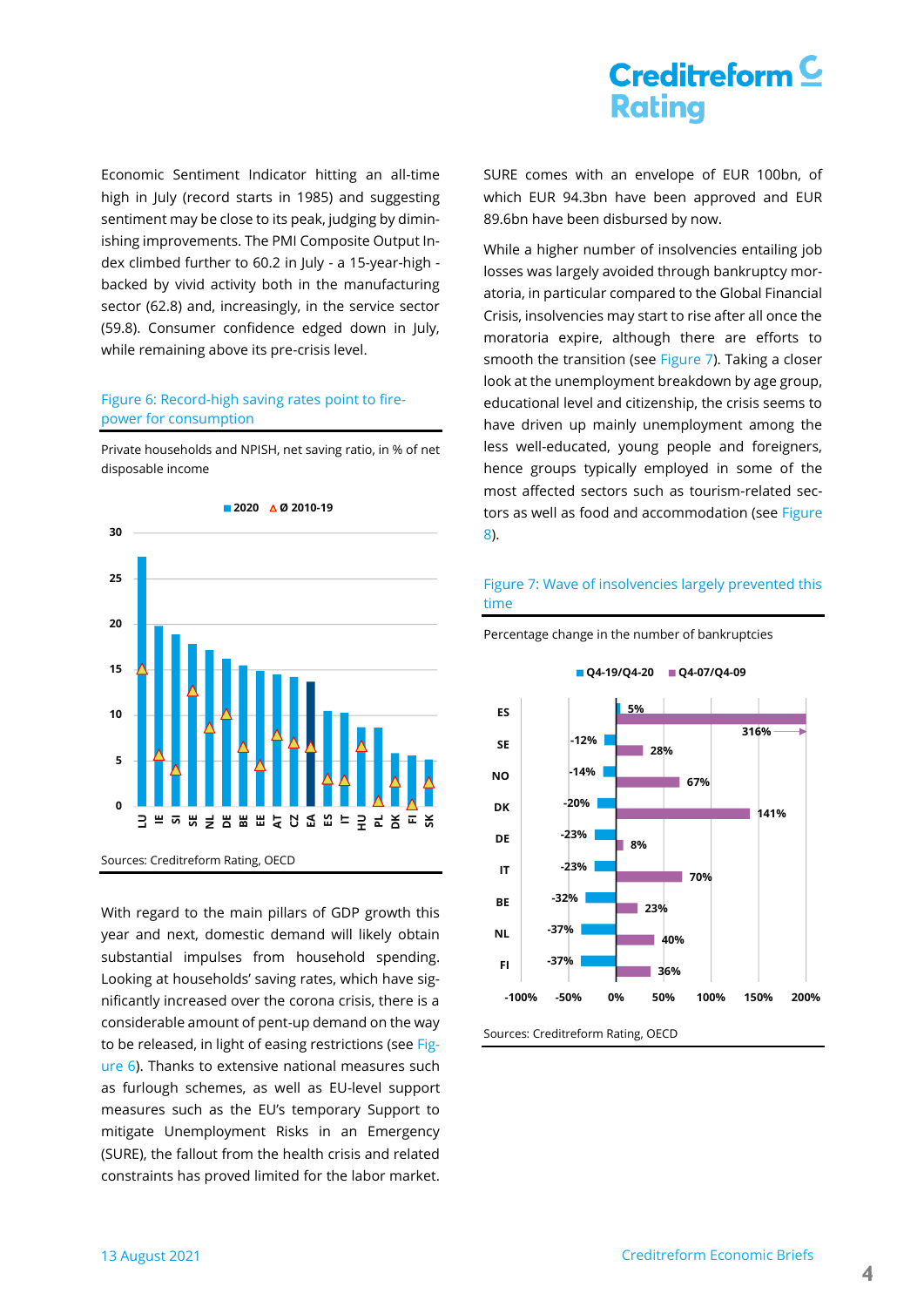### <span id="page-4-0"></span>Figure 8: Headline unemployment figures mask heterogeneous labor market impact

Increase in unemployment rate, percentage points



Sources: Creditreform Rating, Eurostat

As to investment, NextGenerationEU will provide a large boost via grants and loans in many EU countries, with the aim of fostering the digital transformation and of facilitating the transition towards renewable energy sources, along with improving social inclusion. Most national recovery and resilience plans have been greenlighted by the European Commission and the European Council by now, so that first disbursements are being made. Other than that, financial conditions are still very favorable in light of ongoing highly accommodative monetary policy.

With the global recovery progressing, euro area exports should see a sizeable rebound this year, although tourism looks set to remain hampered by the recently accelerated Delta virus wave and possible further mutations that call for caution in many places. While not entering the European Commission's industry confidence indicator, managers' assessment of their export order books was close to a record high in July. Notwithstanding the expected strong increase of domestic demand, which should also be reflected in a substantial rise in imports, net exports should still add slightly positively to GDP growth this year, albeit less so next year.

Overall, we expect the euro area GDP to expand by about 4.7% this year and by 4.4% in 2022. While the NGEU-related impulse could entail upside surprises further out, we see downside risks relating to the Delta variant in the short term, as this is causing renewed disruption in a number of European countries already, in the wake of what widely represents a fourth infection wave.

### <span id="page-4-1"></span>Figure 9: Europe appears to be some way off herd immunity

Fully vaccinated share of total population in %



Sources: Creditreform Rating, ECDC, Eurostat

In addition, progress of the vaccination campaign seems to have slowed, which is why various ways of incentivizing more inoculations are emerging across countries – spanning from mandatory vaccination for certain professions to financial incentives for private persons. At the time of writing, roughly 51% of the total population in the EU, including children up to the age of 17y, were fully vaccinated (see [Figure](#page-4-1) 9). Herd immunity, which is thought to be reached once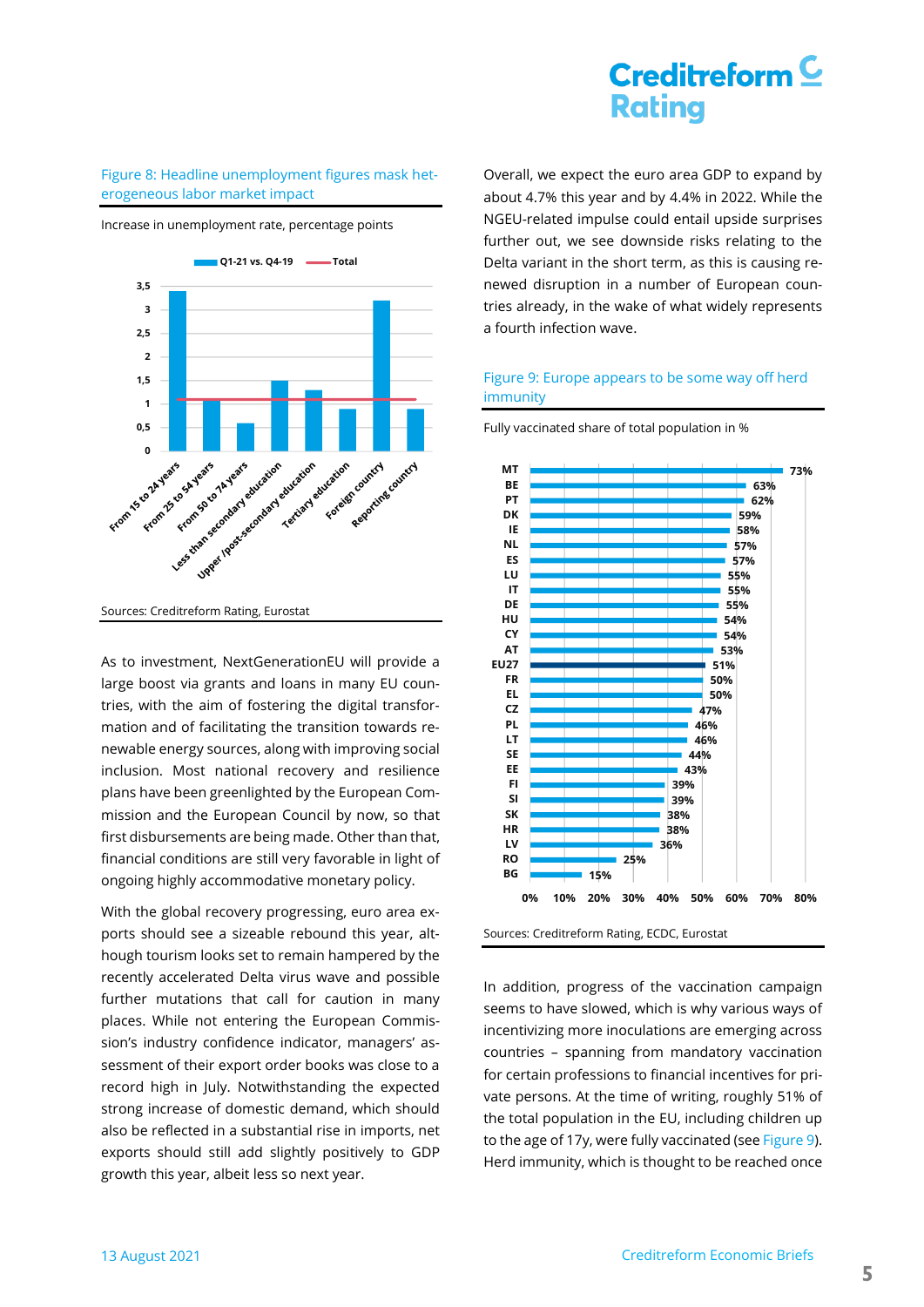about 80% of the whole population has been immunized (either via vaccination or from having overcome a Covid-19 infection), thus seems some way off, representing a persistent source of uncertainty to economic developments, in addition to possible further virus mutations. Setbacks in this recovery thus remain on the cards.

Accordingly, the ECB has not changed its expansionary monetary policy stance at its meeting in July. The Governing Council confirmed that it expects net asset purchases under PEPP with a total envelope of EUR 1,850bn to continue until at least the end of March 2022, and the net purchases under the APP to continue at a monthly pace of EUR 20bn.

Following its decision to establish a symmetric inflation target of 2% over the medium term in a recent strategy review, the Governing Council revised its forward guidance on interest rates in order to reflect its commitment to sticking with its accommodative stance.

The ECB thus expects the monetary policy rates to remain at their present or lower levels until it sees inflation reaching 2% well ahead of the end of its projection horizon and durably for the rest of this horizon, and until it judges that realized progress in underlying inflation is sufficiently advanced to be consistent with inflation stabilizing at 2% over the medium term. With that, the ECB may thus temporarily tolerate an inflation rate moderately above 2%.

#### *The recurring specter of inflation?*

In the current context of rising price pressure, the ECB's emphasis on the symmetric 2% target seems more significant insofar as higher euro area inflation rates are likely transitory. HICP inflation in the euro area reached 2.2% in July, according to the flash estimate, with energy prices (14.1% y-o-y) as a major driving force. Excluding energy, food, alcohol and tobacco, the core rate remained at a very moderate 0.7% in July (see [Figure 10\)](#page-5-0). Amid the euro area members, HICP inflation rates varied widely, spanning from 0.4% in Malta to 4.9% in Estonia. Among the four largest euro area economies, Germany's inflation rate came top in July, posting at 3.1%, mainly driven by base effects.

#### <span id="page-5-0"></span>Figure 10: Energy prices are a major driver of euro area inflation

HICP inflation rate and selected components, annual rate of change in %, core = overall index excl. energy, food, alcohol, and tobacco



Sources: Creditreform Rating, Eurostat

We think that remaining slack in the economy will tame underlying inflation for some time to come, also bearing in mind non-excessive wage increases. However, in case of positive growth surprises, supply shortages as regards certain products could prove more persistent and/or intensify, and could be added to by stronger wage growth, thus ultimately leading to more sustained upward pressure on consumer prices.

Looking beyond the short to medium term, we think that other factors may add to inflationary pressures, but have not taken center stage in the international debate, yet. Thus, prices could see more sustainable increases if wage growth in Asian emerging markets lead to persistently higher prices of labor-intensive, imported consumer goods. More importantly, we view mounting demographic pressure as well as the transition to a greener economy, the latter implying higher production costs of many goods, as conducive to stronger price increases in Europe.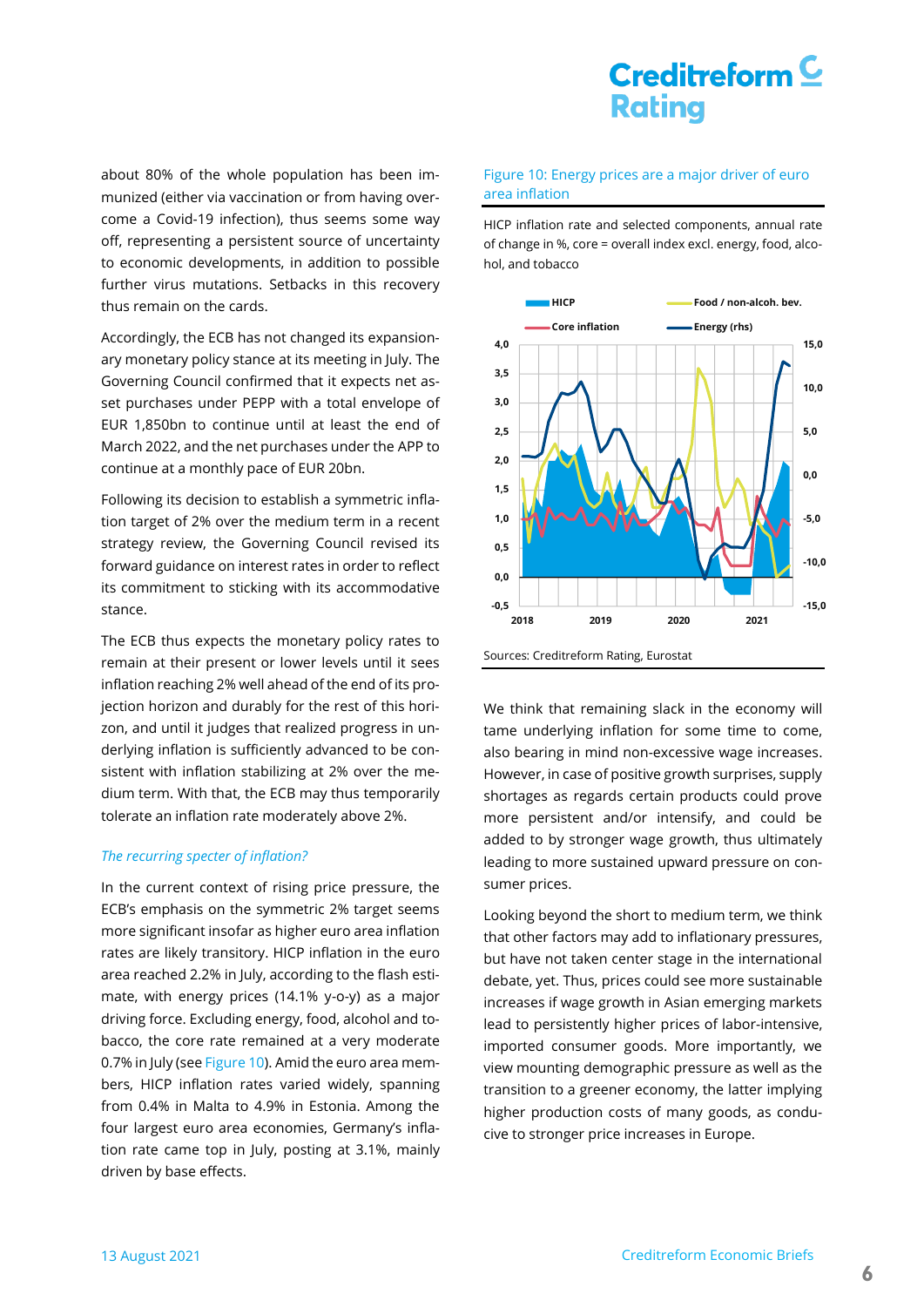# Creditreform  $\subseteq$ **Rating**

#### *EU upping its green stakes*

Further to greening the economy, the European Commission's 'Fit for 55' program aims to reduce CO2 emissions by 55% by 2030 compared to 1990 levels. So far, the target has been 40%. The authority proposes tightening eight laws and passing four new ones. If current proposals are accepted by the European Council and by the European Parliament, which at this stage seems unlikely, this will burden consumers through higher energy prices for some time to come and will cause structural disruptions for a number of industries such as the car industry and its suppliers.

This can have a significant negative impact on jobs for which compensation must be provided. Negotiations on the proposals are to begin in September, with criticism from various countries suggesting this will be a long process, despite perceived lack of time for what is widely considered a very pressing issue. EU member states would have to find a common position for each individual proposal, for which they can revise the Commission's plans. On tax issues, unanimity would be required. The rules would only enter into force if Council and Parliament agree.

#### *Germany in election mode*

Having experienced a milder decline than the euro area overall last year, German economic output still has some way to go to recoup lost ground compared to the pre-crisis level in Q4-2019. The third Covid-19 infection wave and associated restrictions were weighing on economic activities in this year's first quarter, along with severe winter weather and the reinstated VAT rate, resulting in a GDP decline by 2.1% q-o-q (revised from -1.8%). Amid easing social distancing requirements as the infection rate slumped, also on the back of vaccinations gaining traction, the economy bounced back in the second quarter. The increase by 1.5% q-o-q of real GDP was mainly carried by private and public consumption.

We have slightly revised our GDP growth forecast to 3.0% this year and 4.4% in 2022, mainly due to the Federal Statistical Office's benchmark revision. Private consumption should be well-supported by a benign labor market development. The fallout from the health crisis has been comparatively limited on the German labor market in the first place, and the safety net in the form of a short-time work scheme with higher replacement income from a certain duration has been extended until the end of the year.

As of May-21, about 2.226mn employees were subject to short-time work according to preliminary information, meaning that the number has been on the decline since February. Measured against the peak in April 2020, the number has come down by almost two thirds. The monthly unemployment rate, which had climbed from 3.4% in Jan-20 to 4.1% in autumn 2020 (Eurostat data, LSF-adj.) has since edged down, but at 3.7% in July remained above the precrisis level. However, prospects for the labor market remain constructive, as suggested by the upward trending ifo Employment Barometer. That said, the indicator dipped in July, suggesting more hesitant hiring intentions in the service sector, among others.

### <span id="page-6-0"></span>Figure 11: High capacity utilization backing positive outlook for investment

Difference between long-term average (1990-2020) and current level of capacity utilization (Q3-21) in percentage points



Sources: Creditreform Rating, European Commission

German fixed investment should remain supported by high capacity utilization (see [Figure 11\)](#page-6-0), favorable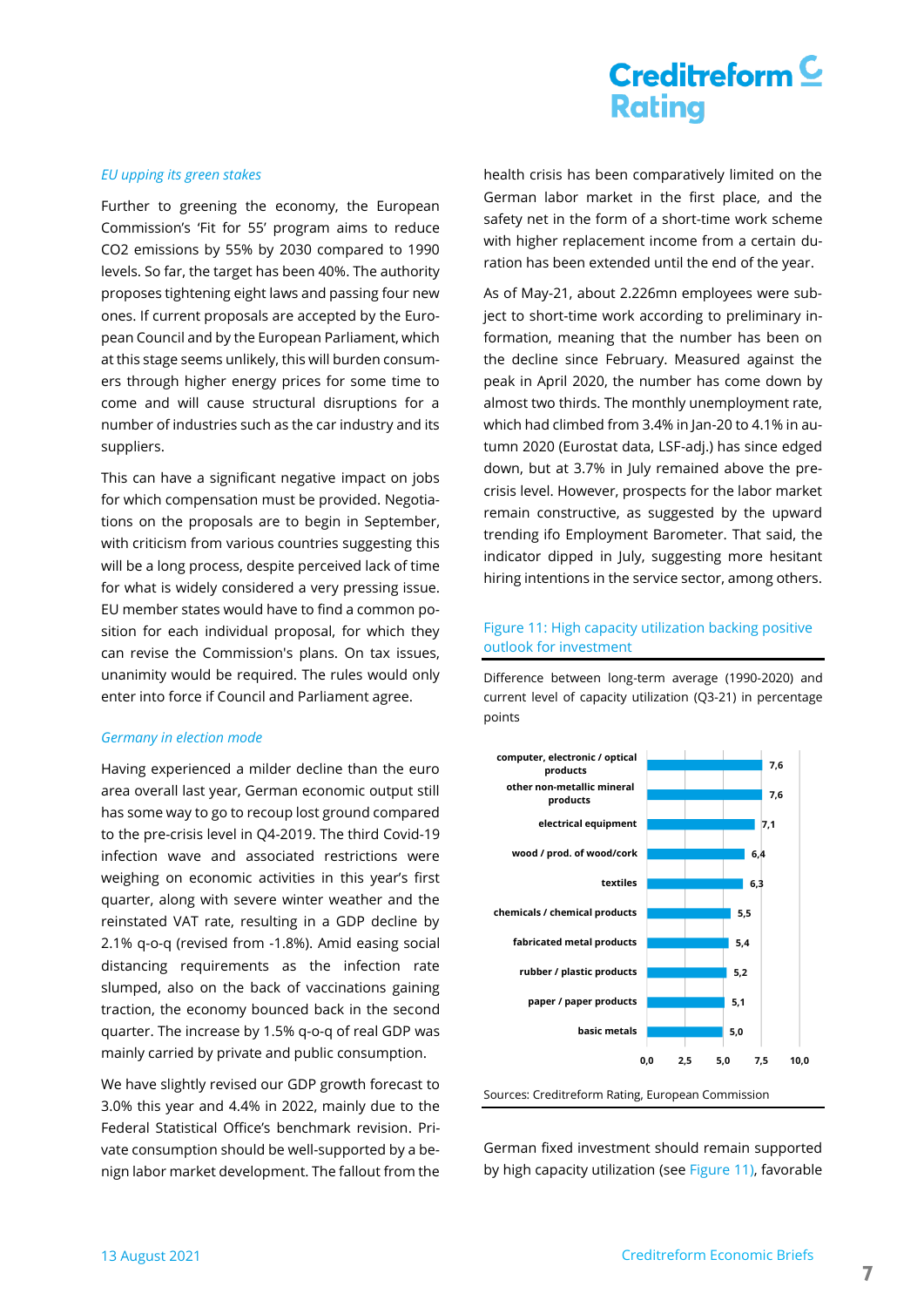financing costs, as well as by improving business sentiment as the economic recovery in important trading partners such as the US and China has been motoring on, also improving the outlook for German exports.

These broadly benign prospects notwithstanding, the recovery is to some degree hampered by the abovementioned bottlenecks on the supply side, e.g. concerning crucial intermediate products, especially semiconductors, for the car industry, but also wooden materials needed in the construction sector (se[e Figure 12\).](#page-7-0)

### <span id="page-7-0"></span>Figure 12: Industrial production can hardly catch up with new orders

Difference of smoothed (3-months-moving average) y-o-y change in new orders and industrial production, in percentage points



Initially assumed to be transitory, supply-side bottlenecks appear stubbornly persistent for the time being, due to a forceful recovery that is taking place in many countries at the same time, intensified by massive amounts of investment being poured into digital and green energy infrastructure. This is coinciding with disruptions of major international transport routes such as the blockage of the Suez Canal in March this year and temporary shutdowns of major Chinese ports due to corona cases that have led to substantial freight delays over the course of the year.

The shortages also contribute to price increases on the producer and ultimately the consumer level (see [Figure](#page-7-1) 13). Following a rather subdued and partly negative inflation rate in 2020, averaging 0.4%, HICP inflation surged to 3.1% in Jul-21, which however also includes base effects as the VAT rate was lowered from Jul-20 for the second half of 2020. Core inflation, here excluding food, energy, alcohol and tobacco stood at 1.8% in July. Wage pressure will likely remain contained, although we expect an increase in gross wages per employee, following a slight decline (-0.1% y-o-y) in the crisis year 2020. On average, this metric rose by 2.8% over the period 2010-20. Overall, we expect the inflation rate to decrease somewhat in 2022.

### <span id="page-7-1"></span>Figure 13: Import and producer prices driving German CPI inflation to highest level since 1993

Annual rate of change in %



Meanwhile, the ifo business climate declined in July for the first time since November 2020, to 100.8 points, although it remained above its pre-pandemic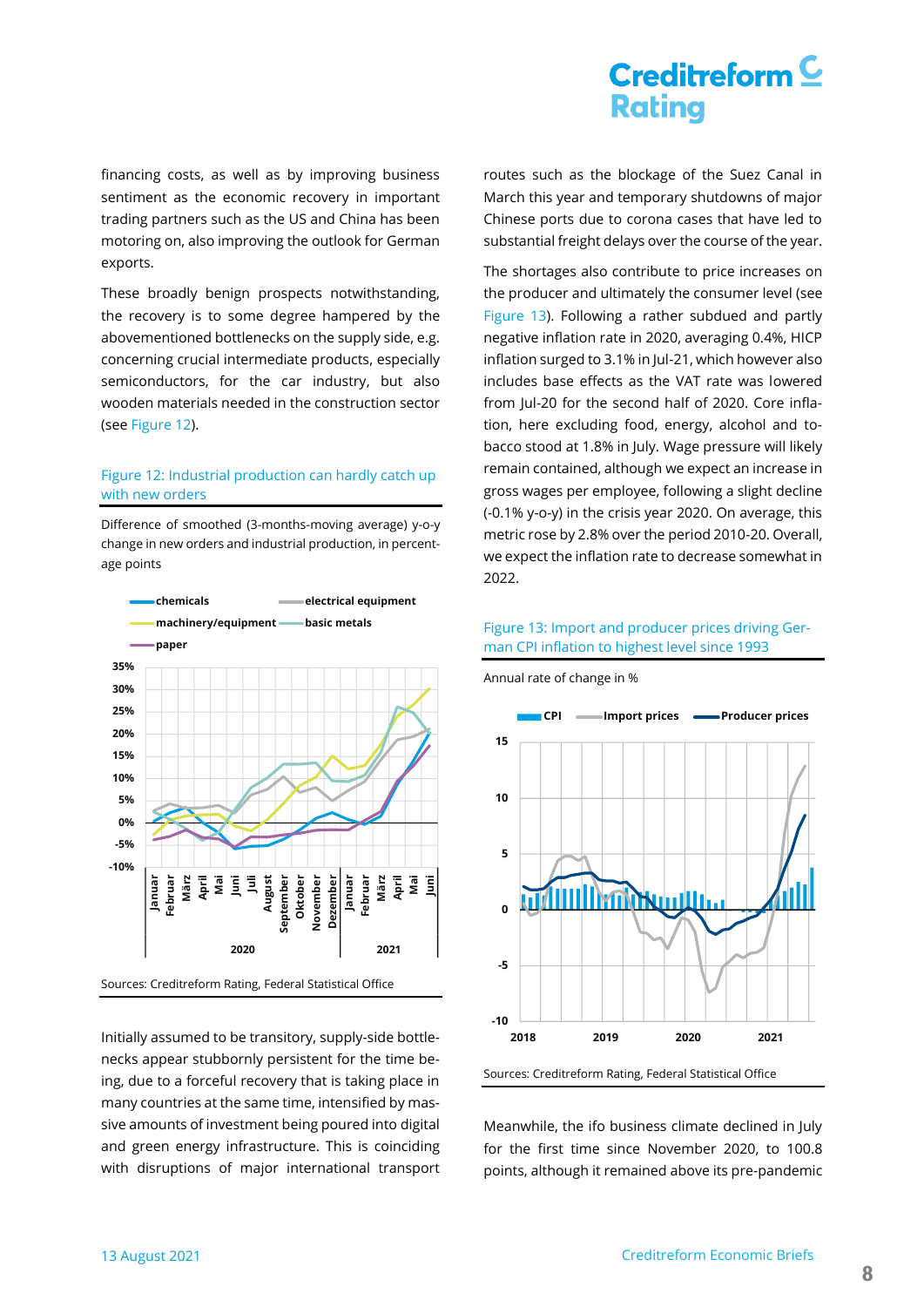# Creditreform  $\subseteq$ **Rating**

level. Companies surveyed assessed their current situation again as better than in the previous month, whereas their expectations for the coming six months have clouded markedly, partly due to continuing supply bottlenecks, but also amidst increasing concern over a rising Covid-19 incidence rate in a burgeoning fourth wave. Looking at the different sectors, optimism faded in all sectors but construction. As regards the manufacturing sector, expectations deteriorated for a fourth consecutive month. Also, supply bottlenecks are increasingly reported in the retail sector.

As far as insolvencies are concerned, the downward trend observed over the last months, aided by a temporarily suspended obligation to file for insolvency, has continued. Business insolvency requests dropped by 25.8% in May-21. The early indicator for normal business insolvencies has been more or less stagnating between May and Jul-21, exceeding its level in Jul-20 by 0.4%.

While our main scenario remains an ongoing economic expansion carried by domestic demand and net trade and alike, we acknowledge that the abovementioned risks could slow the recovery down somewhat.

Further out, we note several cross-currents which may curb German medium- to longer term growth. Not only will this concern the labor market in respect of having to compete for talent to stem the aspiredto digital and green transformation, as well as in respect of having to upskill/reskill the workforce accordingly. Shortages are also likely to intensify with regard to raw materials for batteries and the related infrastructure, or electricity generation more generally.

Digitalization, social inclusion, greening the economy and the financing thereof will also be major topics in the imminent election campaign, compounded by the devastating flooding in parts of Germany in July that have further increased attention to extreme weather conditions likely caused by climate change. Judging by latest polls, the race has become closer again, with CDU/CSU seeing their recent lead narrowing markedly as support is waning. SPD, on the other hand, has been gaining over the last few weeks, while the Green party seems to be recovering somewhat. Income tax relief for low and middle-income earners also seems to emerge as a common theme, with CDU/CSU and FDP pledging not to increase income tax for the better-off, contrary to the Left party. Moreover, SPD, Green party and the Left party plead for introducing a wealth tax.

While we consider a black-green coalition still as a likely outcome at this stage, the most recent shifts would suggest a nominally higher share of combined votes for a traffic-light coalition (SPD, Greens, FDP). Both scenarios seem to suggest a more decisive pursuit of the green transformation and more regulatory intervention in this regard, with a higher financial burden on consumers as emissions trading will likely be extended to further industries. In terms of the massively increased public debt over the course of the pandemic, we think that fiscal consolidation will remain a priority in most conceivable government constellations.

#### *United Kingdom: Gambling on resurrection*

As in other European countries, UK economic activity was curbed by anti-crisis measures at the beginning of the year, causing real GDP to shrink by 1.6%. Amid a partial lifting of restrictions, real GDP rebounded sharply by 4.8% q-o-q in Q2-21 (first estimate ONS), with private consumption expanding by a strong 7.3%. Measured against its pre-crisis level, however, UK GDP was still 4.4% below its level registered in Q4-19.

Sentiment indicators such as the PMIs in the manufacturing, services, and construction sectors continue to point to ongoing growth, with all three moving well in expansionary territory in July (above 50 points). This being said, July saw a notable deterioration, widely due to reported shortages of staff and/or materials. Whilst the number of full and part-time furloughed jobs has continued to decline, standing at roughly 1.9mn as of Jun-21, the number of vacancies has increased further. At the same time, difficulties in recruiting suitable staff seems to have increased as well, pointing to mismatches (see [Figure](#page-9-0)  [14\)](#page-9-0).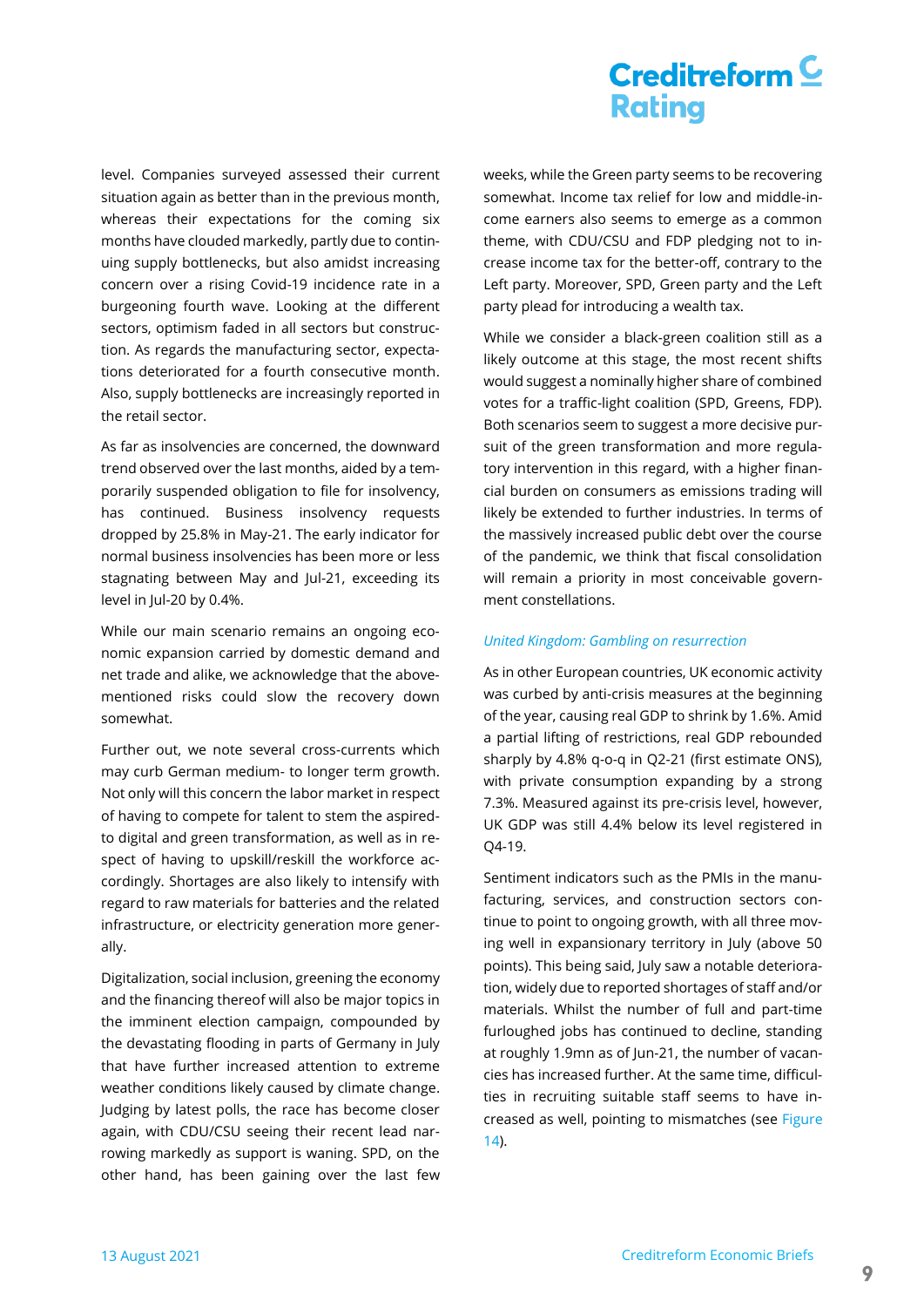### <span id="page-9-0"></span>Figure 14: The UK has trouble filling a rising level of vacancies

Number of vacancies in thousands, BOE indicator of recruitment difficulties = Differences from average, number of standard deviations



What is more, the strong GDP rebound in Q2 partly masked challenges to the UK's car production related to scarcity of microchips, mirroring the abovementioned difficulties facing many countries at this stage.

According to the National Institute of Economic Research's (NIESR) monthly tracker, GDP is currently on course to expand by about 2.4% q-o-q in the third quarter. While against this backdrop and despite the described challenges on the supply-side our annual GDP forecast for 2021 from March (5.0% y-o-y) overall looks too tame, we have to stress that a rising number of Covid-19 cases calls for caution. A recent survey offering more granular data on spending behavior of private households suggests that more than a third of the people surveyed expected to spend less than prior to the pandemic over the next few months, with almost half of those naming ongoing virus concerns (se[e Figure 15\)](#page-9-1).

### <span id="page-9-1"></span>Figure 15: Significant share of households held back by doubts

Household spending plans over the next three months compared with before the pandemic by vaccination status



We would thus expect total economic output to grow by about 7.1% this year and moderate to about 5.1% next year. While Brexit-related frictions with regard to UK-EU trade appear to have receded somewhat, they still pose some headwinds for trade and investment at present. Otherwise, investment should remain backed by relatively benign financing conditions and fiscal measures such as the 'super deduction' announced in March, which is likely to boost investment in plants and machinery.

Since having plummeted to 40.8 (per 100 thousand people over 14 days, ECDC) in this year's calendar week 20, the UK's corona incidence rate took off again, on the back of easing restrictions and possibly accelerated by watching the football Euro championship in public. By week 29, which also includes the UK's 'Freedom day' on 19 July that removed most restrictions to public life, the incident rate stood at 847.3. At the same time, vaccination is progressing further, with the share of fully vaccinated (having received second dose) adult people in the population at 75.3% as of 10-Aug. Furthermore, amid the extensive test and trace activity performed by the NHS,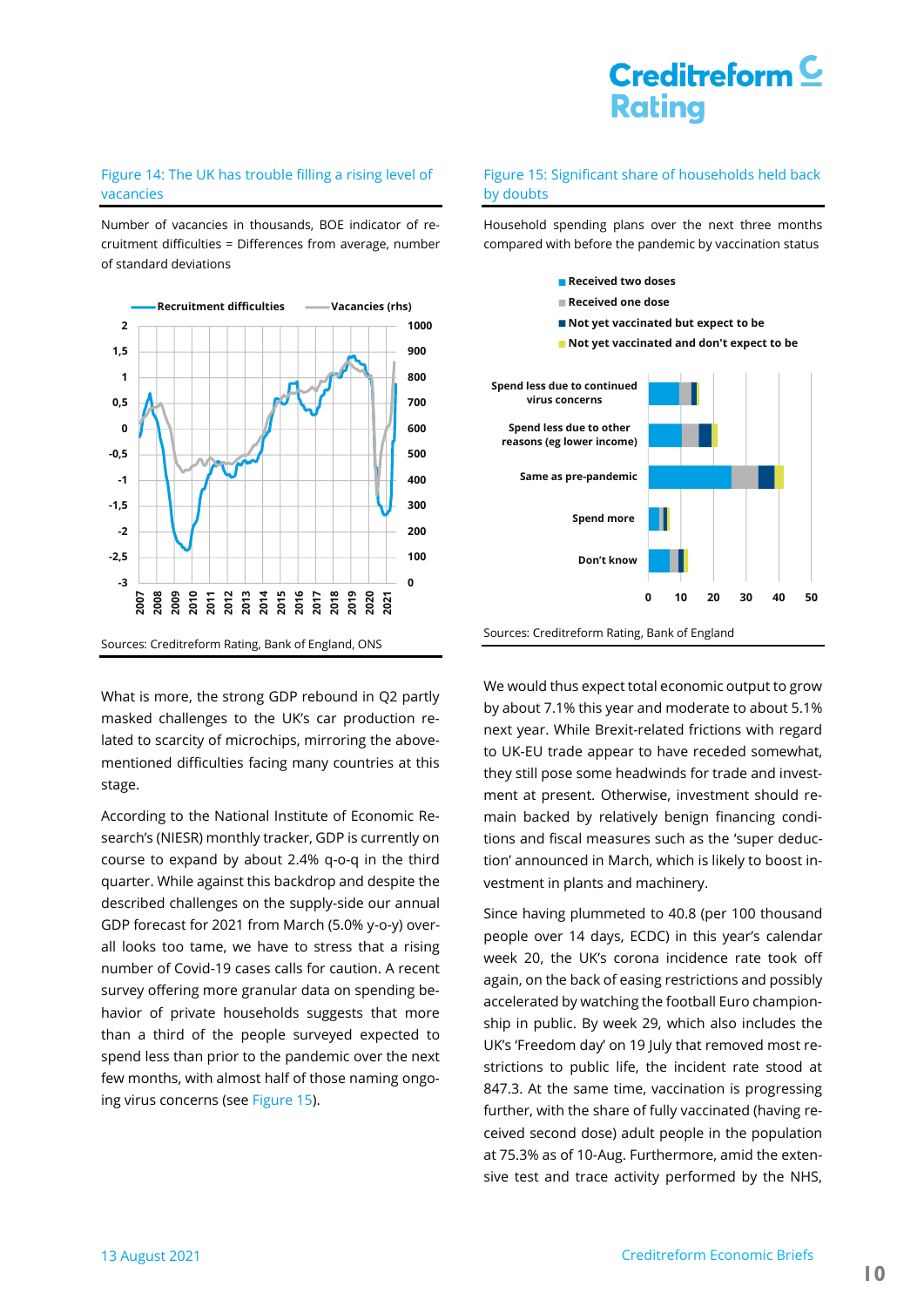there has been a strong increase in the number of people asked to self-isolate.

Support from fiscal and monetary policy remains in place. A range of anti-crisis measures has been extended until the fall to allow for a smoother normalization beyond 'freedom day', among them the Job Retention Scheme which is due to expire at the end of September.

The Bank of England's Monetary Policy Committee (MPC) lifted its inflation forecast at its August meeting, on the back of higher inflation rates largely pushed by rising energy prices and some other goods prices, but considers the period of higher rates to be temporary. The Committee now projects the inflation rate to mount to around 4% in the coming two quarters and to fall back to 2% in late 2023.

Despite elevated uncertainty around the evolution of coronavirus and mutations, the MPC signaled continued accommodative monetary policy. It voted unanimously to maintain the Bank Rate at 0.1% and to maintain the stock of sterling non-financial investment-grade corporate bond purchases at GBP 20bn. The majority (7:1) also was in favor of maintaining the target of GBP 875bn as regards the stock of government bonds under the government bond purchase program, with one dissenter expressing a preference to reduce it to GBP 830bn.

Apart from that, while not intending to signal lowering the key monetary policy rate into negative territory, the MPC confirmed that technical preparations had progressed so as to allow for implementation of a negative Bank Rate if warranted.

The UK housing market has remained firm, notwithstanding expiring transaction tax reductions. Rather, housing supply was tightened somewhat through slower residential construction activity and a lower stock of property for sale. Having said this, housing demand in city centers, in particular in the capital, appears to have calmed somewhat, not least due to higher demand for properties offering more outside space.